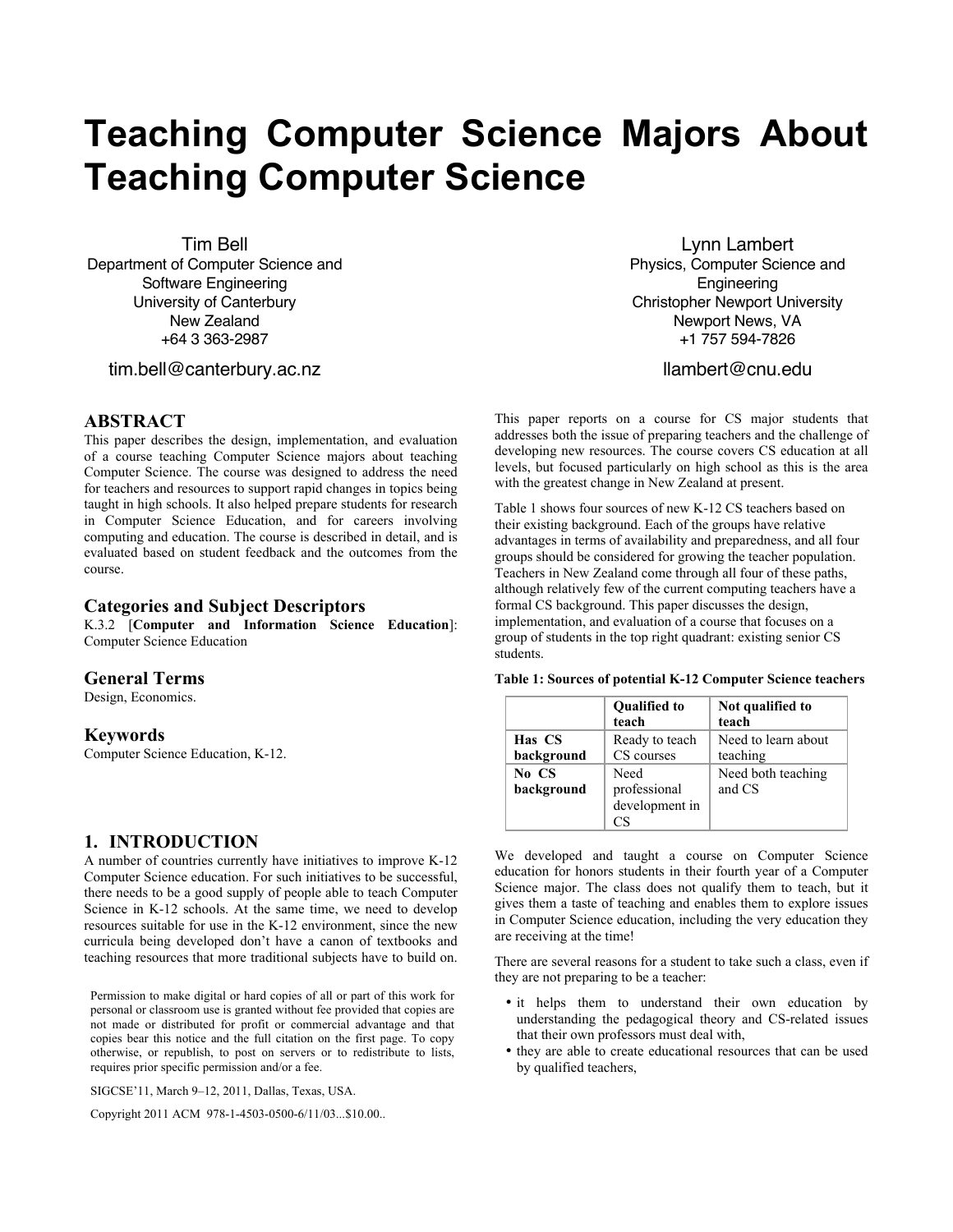- during a career in industry they may be involved in outreach and mentoring to schools or provide policy input to educational organizations, and it provides a good base for this,
- it may be a stepping stone for some to become teachers or professors, and
- it provides a foundation if they are interested in becoming CS Education researchers.

The course outline explained the course to students as follows:

*"Computer Science Education has received a lot of attention recently, as governments seek to boost the competitiveness of their country in the face of falling rolls in universities. A lot of innovation and research over the last few years has changed the kind of resources that are available, and there are a rich range of materials available (e.g. alice.org, cs4fn.org, csta.acm.org). There has also been a lot of debate about related issues such as which programming languages are best for beginners, and how best to get more women involved in CS.*

*In New Zealand, the computing topics taught in schools have been revised in 2009, with the major changes appearing in NCEA [the national qualification taken by most students in their final three years of high school] from 2011. This has raised many new research questions about which topics can and should be taught at high school, and the best way to deliver them.*

*In this course we will look at the many issues surrounding CS education. There will be a major project where students will develop new educational materials and/or evaluate them. As much as possible, the project will be done in conjunction with students from a computing class at the College of Education, who will be able to provide a stronger educational background to complement the CS background of our own students.*

*The course is aimed at people who may be interested in being CS educators (teachers or lecturers), as well as participating in outreach programs (such as industry-sponsored events and school visits), and those who may be involved in educational research and policy. It will assume that you have a broad 3 year background in Computer Science, but no previous background in education is required."*

A course focused on CS education, rather than education in general, is able to tackle the many topics specific to CS education, such as the surges and declines in student interest, gender imbalance, and the choice of a first programming language. We found that there was no shortage of topics to include in the course!

The remainder of this paper gives more detail about the goals of the course (section 2), its structure and assessment (section 3), and a required student project to develop educational resources (section 4). We evaluate the course in section 5, and draw some conclusions in section 6.

#### **2. GOALS OF THE COURSE**

The stated goal of the course was to produce students who are well-informed about the wide-ranging issues surrounding Computer Science education, are able to provide balanced and sound advice to existing computing teachers who have a weak background in Computer Science, and are able to develop and use effective resources themselves.

Because a key motivation for this course was to address the issues raised by new topics being introduced into senior high school computing classes in New Zealand [3], the course had a focus on these issues and students were encouraged to develop resources and engage with teachers from this sector. The new topics for high schools, to be introduced in NZ in 2011, contain an optional component called "Programming and Computer Science" that gives senior students an introduction to programming as well as an overview of the breadth of topics in Computer Science. The goal of these topics is to spark interest in the field in the face of low student enrolments in Computer Science. For new courses like this to be successful, NZ teachers will need more resources and professional development (PD) in Computer Science to deliver the new material.

The United States has similar concerns with its high school curriculum. Many would like to modify how Computer Science is taught in high schools, to increase interest in Computer Science, to improve diversity, and to give a more accurate picture of Computer Science. There has been recent focus on the Advanced Placement Computer Science course. The AP CS exam, one measure of high school Computer Science enrolment, has seen a 2% decline in the number of students taking the test from 2000 to 2010, while the number of total number of students taking AP exams has risen by 61% [2]. CRA enrolment tracking in colleges and universities [4] reflects similar trends. An important component of addressing the high school pipeline is to change how colleges train Computer Science teachers, and to improve the resources that Computer Science teachers have. Some are attempting to create a new AP course more focused on Computer Science concepts and less on programming. One goal of this new course would be to increase participation in Computer Science, especially among women. In order to do that, the US will need to recruit more teachers [6]. Computing Education for Computer Science majors would help provide both new teachers and resources for these new courses.

There have been some successes revising high school curricula and preparing teachers to teach Computer Science in the high schools [7, 8]. These have made a point of providing teachers with (a) good professional development and (b) resources for them to use. Teaching a course about teaching Computer Science to CS majors is a less direct approach, but is more easily implemented by CS departments. It may produce a few teachers who are wellprepared to teach Computer Science and may create some new Computer Science education researchers, but importantly, it will also contribute to educational resources, will help students understand their own education, and will provide education-aware professionals who can interact with students and teachers effectively. This means that those who end up working in commercial companies or some other career outside of K-12 education are better prepared to engage in school outreach and support, ultimately improving the relationship between industry and schools.

# **3. COURSE STRUCTURE AND ASSESSMENT**

The course was run over one semester (15 weeks including a three-week break from lectures) in the Computer Science and Software Engineering department at the University of Canterbury. The topics covered were based around the following formal outline, although we also explored topics of interest to students as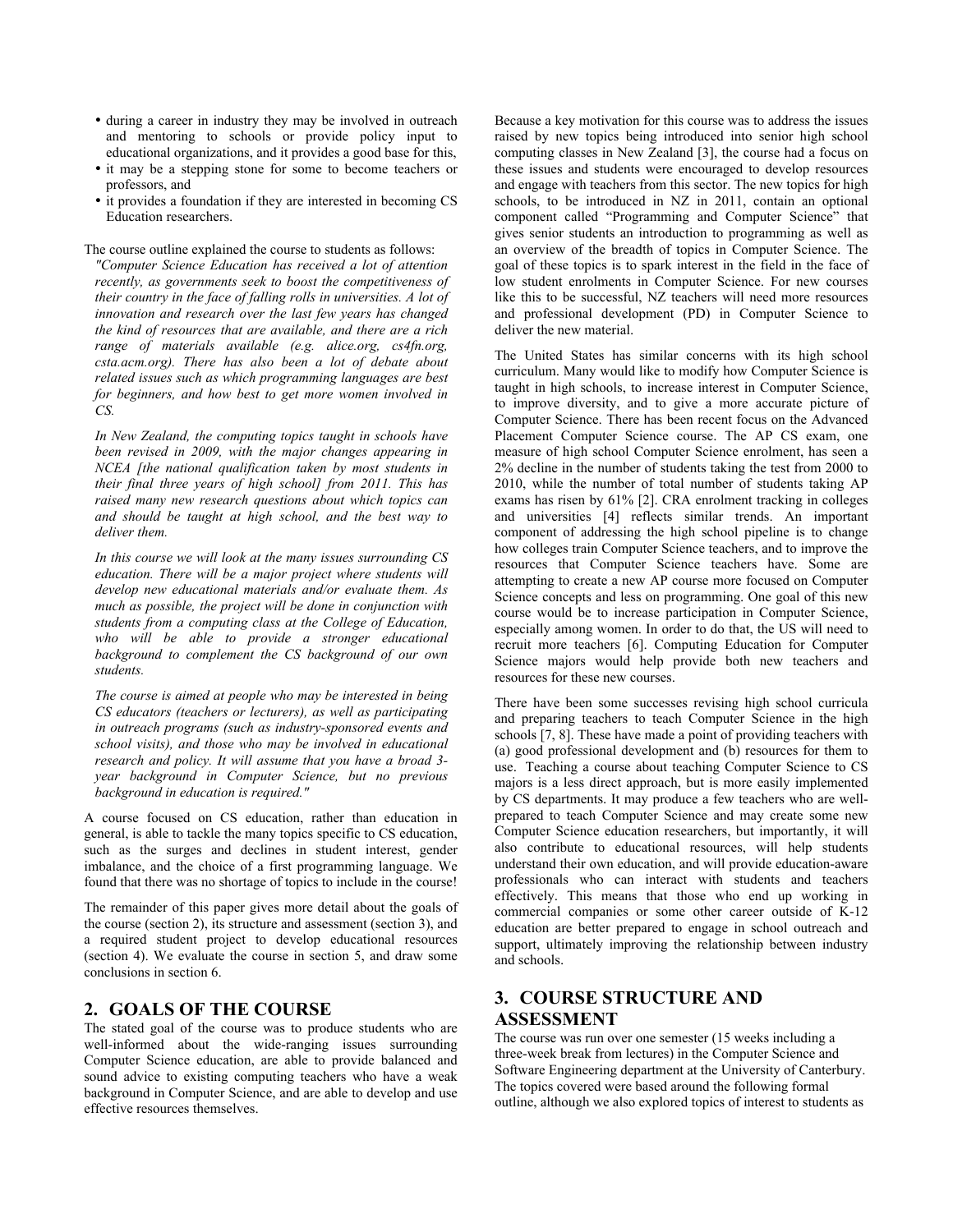discussions arose in class.

- Curricula (school and university, New Zealand and international, CSTA/ACM guidelines, ISTE NETS, AP exams)
- Pedagogy (learning models e.g. student centered, instructional design, high-order thinking, Bloom's taxonomy, learning styles; socio-cultural theory e.g. Vygotsky, constructivist approach, Piaget; teaching and learning tools e.g. Learning Management Systems, distance learning, e-learning)
- K-12 Computer Science education and outreach (curricula, programming languages, robotics, kinesthetics, camps, clubs and events)
- Choosing a first programming language (issues such as OOfirst, Initial Learning Environments)
- Programming environments for children/learners (Scratch, Alice, Greenfoot)
- Visualization and algorithm animation
- Gender, diversity, disability, and equity issues
- Educational games for CS
- Robotics for K-12

The course was taught by two instructors and several guest lecturers. Three of the guests were from our College of Education, but we also had one school teacher and two CS Education research students speak to the class. Student assessment consisted of a final exam (worth 40% of the final grade) that covered the content of these lectures, and a substantial project (60%), to create a resource for high school Computer Science teachers.

The course enrolled 10 Computer Science majors who had essentially no background studying education, but who were strong in Computer Science (they already had a 3-year Bachelor's degree, and this was a postgraduate class). This was a typical class size at this level. Some of the students had a passion for education and improving the state of K-12 education in NZ, motivated by the lack of CS courses available when they went through high school — generally high school courses in NZ have been focused on user skills, and students in our class were enthusiastic about the discipline of computing, not simply using computers as a tool. Although such students have been part of an educational system for many years, this does not mean that they understand pedagogy, and depending on exactly where they were taught, their model for pedagogy might be based on weak examples that they instinctively emulate, so there was also some "un-learning" to be done.

The class met for two hours of lectures each week, for about 10 weeks of the semester. A lot of the course revolved around the major project, which is described in the next section. Early in the course we had a small online quiz reviewing the lecture topic each week, and students volunteered to write questions. Writing questions for such a quiz is a great exercise for students, and their peers could give them feedback on the quality of the quiz questions. However, their motivation to develop quizzes petered out, apparently as the project became more important later in the course.

Some of the lecture topics were easy for the students to pick up (e.g. introductory programming languages), while other topics were unfamiliar. Few of the students were aware of the various curricula despite their own courses being set in the ACM/IEEE curriculum frameworks. The material on pedagogy was also largely unfamiliar, and ideas like higher-order thinking and constructivist teaching helped them to understand some of the techniques used in their own education. Where possible, examples were given to relate these ideas to Computer Science (for example, examples of exercises from various levels of Bloom's taxonomy).

## **4. STUDENT PROJECTS**

A central part of the course was that students were required to work on a major project to develop an educational resource. This had the dual benefit of having them apply the pedagogical ideas they had learnt, and also generated new resources for CS education. We encouraged students to focus on high school level material, since there was an immediate need for new resources in this area. The "resources" could be anything that could be deployed by an educator, for example:

- lesson plans (including guidance for teachers and sample assessment)
- programming exercises that use CS concepts (such as Scratch, Alice and Greenfoot activities that involve more than animation and games)
- an interactive website, game or visualization
- a set of classroom posters
- creative work such as videos or cartoons that convey CS concepts
- kinesthetic activities or role plays that teach concepts
- material for teaching teachers
- multimedia presentations on topics using systems such as Flash or PowerPoint, with detailed notes that teachers can use in class for introducing topics

The students were given specific examples of a range of existing quality resources to illustrate the variety of approaches that could be taken.

The requirements for the project were reasonably flexible, although each student was expected to have the following structure in their report:

- A choice of a topic from CS that they would create the resource for;
- An evaluation of existing approaches (if any) for teaching that topic (and their strengths and weaknesses for high school teaching);
- An explanation of the target audience and the design choices for the resource (in terms of pedagogical theory), including choices that were considered and rejected;
- An evaluation of the resource they needed to provide evidence that it works, or at least give ideas on how to improve it based on experience with it. The resource could be evaluated by trying it on students (and since it probably contains feedback/assessment material, that could be used to evaluate what they learned.) The resource could also be evaluated by showing it to teachers or other experts, and asking them questions about how they could use it. On-line resources could have automated feedback, such as comments on YouTube, the number of hits, time spent on each page, or tracking the parts of the resource that people used.

We suggested a list of topics from the new NZ school curriculum for which there was a lack of resources and so would particularly benefit from resources being created, and about a half of the projects produced material that was related to these ideas. The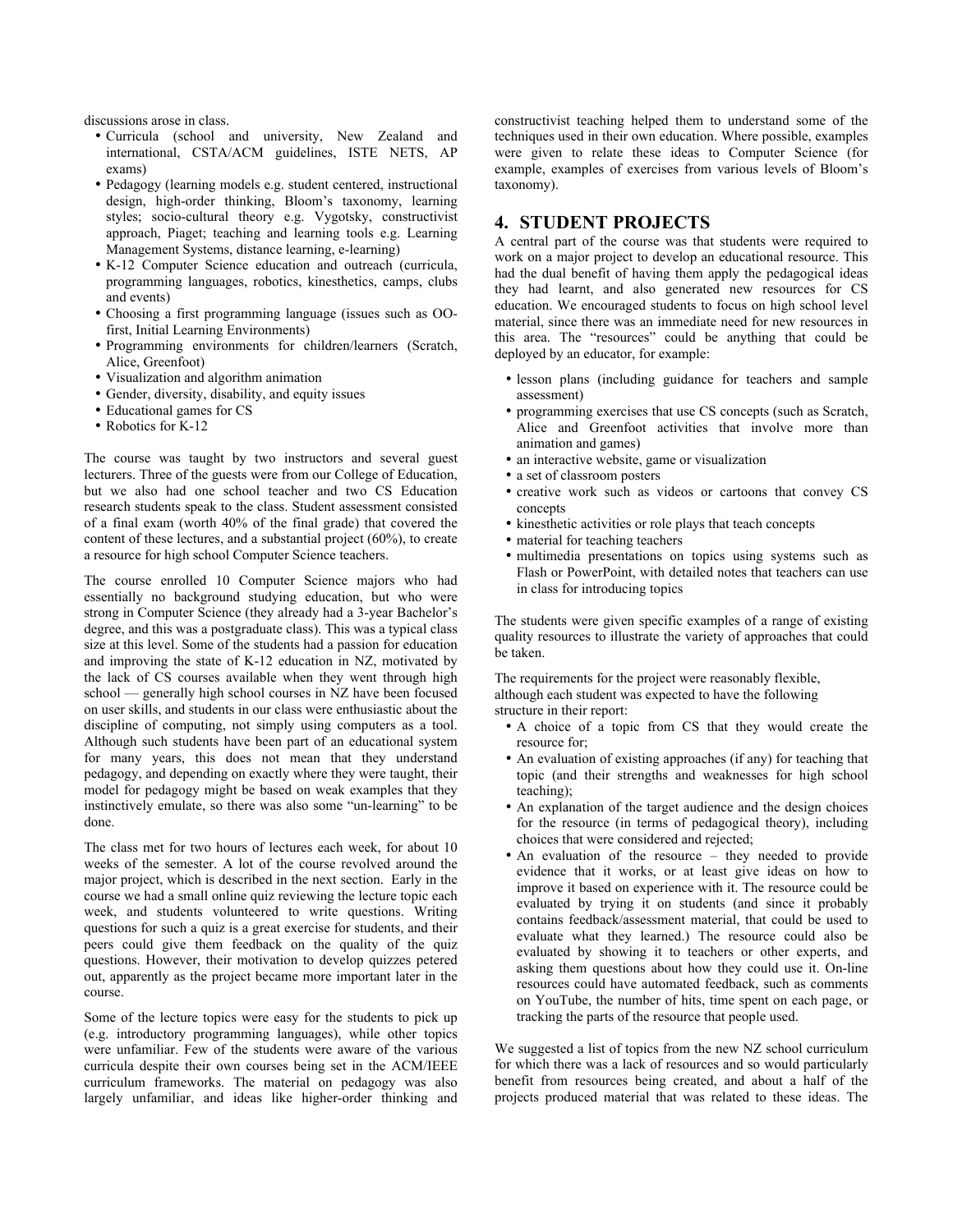other half were more focused on a student's interest or perception of what they would have liked more help with when they studied the topic.

Students were encouraged to look through CS education research papers from organizations such as SIGCSE and ITiCSE for relevant background material, and as models of what CS Education researchers do. They were expected to look for existing material that taught their topic from places like text books, on-line CS activity collections, videos (e.g. on YouTube), online games, Wikipedia entries, online tutorials, and papers and ideas from SIGCSE and ITiCSE. They had to critically review these existing resources for their topic and explain why their one was likely to be an improvement.

The students regularly shared their projects with each other through small class presentations and discussions, and posting material online. This enabled them to exercise the critical view of educational material that we wanted them to develop, and help them get constructive feedback for their projects from their peers and lecturers. Towards the end of the course we arranged a meeting at a local school where students could present their projects to teachers, who provided the feedback that was required for their projects. Four of the 10 students took this opportunity; others received feedback from online communities, or friends who were teachers.

Here is a sample of the projects that the students chose:

• "Programming Dojo" (http://programming.dojo.net.nz/). This web site, created by one of the students (and later blogged by CSTA [5]), contains an extensive overview of programming languages from an educational point of view (some of the home page is shown in Figure 1; not visible in the screenshot are links for Ruby, Scheme and Smalltalk). The site has taken on a life of its own beyond the course; for example C# and Scratch are being added due to interest from teachers. The site

also reviews the strengths of different languages for teaching programming by answering 16 questions about each one, such as "Is there a compiler/interpreter available at no cost?", "Are people in education already familiar with the language and environment?", and "Are there good learning resources available for use in education?" It also contains downloadable posters showing the same problem being programmed in many different languages. This website has received considerable attention from teachers. For the evaluation the student posted the site to various programming language forums, and received a very strong response as people defended the appropriateness of their preferred language for teaching programming, and provided answers for the questions used to evaluate the languages! The site itself had over 6000 hits in the first two weeks, and the posters were downloaded hundreds of times. Needless to say, this was considered a very successful project, and exceeded expectations.

- The Traveling Salesman problem with Google maps. This online system was aimed at illustrating tractability, which is a proposed topic for Year 12 students (second to last year of high school in NZ). It had information about the TSP and its associated computational issues, and then showed various TSP problems being solved on a page where students could interact with a Google map; the impossibility of trying all possible routes for large numbers of cities becomes very obvious as students have to wait for exponentially increasing amounts of time to get a result. The resource included notes for teachers.
- Posters promoting Computer Science. This student researched and designed four posters. Three of them featured Turing, Hopper and Dijkstra respectively, and showed a mixture of both humorous and thought-provoking quotes from those people, as well as giving a short but intriguing biography. The fourth poster illustrates how ray tracing works.

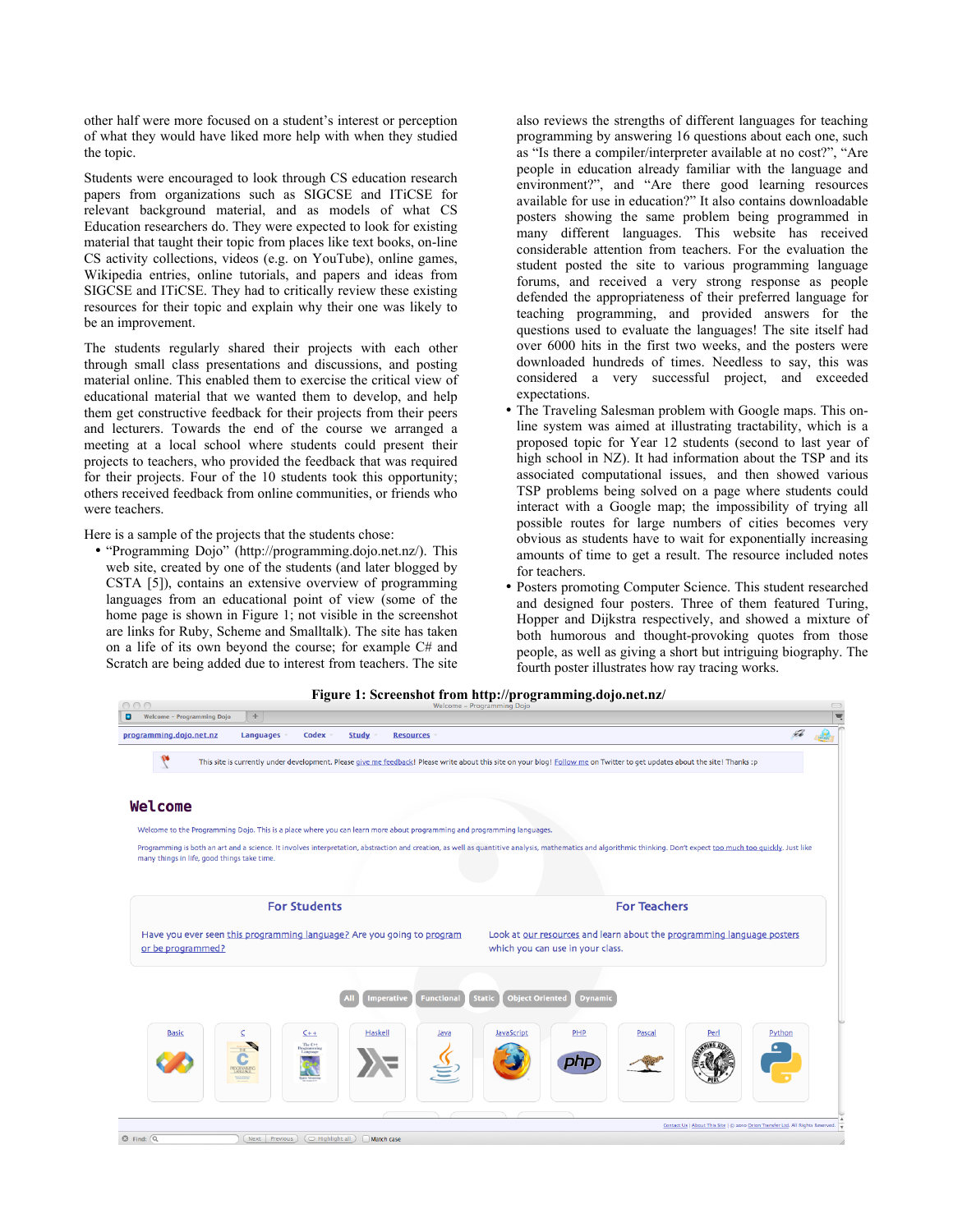- Formal languages. This project was essentially an outline of a lesson plan that enabled teachers who know little about regular expressions or grammars to teach some simple concepts based on games and puzzles. It drew on several existing published resources, and added some new material. The plan was aimed at addressing a new assessment standard in the New Zealand system where students were required to appreciate the nature of formal languages.
- "Java arrays for kids". This resource was aimed at younger students (despite the title, the resource is reasonably languageindependent). It provides some off-line kinesthetic activity ideas based on placing items in small plastic containers, and an on-line game that culminated in trying to sort an "array" of numbers where the only operation possible is to move numbers between two chosen locations in the array.

#### **5. RESULTS**

The students were surveyed at the end of the course. Exact statistics for the responses cannot be published to protect the privacy of the students, but we note the following trends in the responses.

Students felt strongly that they had a broad view of Computer Science education around the world after taking the course, and that it helped them think about Computer Science in new ways. They were also positive about having a better understanding of Computer Science after taking this course. Participation in the course made some stronger advocates for Computer Science, especially how it is taught in secondary schools. Some became more interested in teaching high school and/or university Computer Science after taking the course.

Positive comments included "The paper is great. It is creative and useful." Negative comments included "too much stuff to read," "would have been great to work with education students" (the planned collaboration with an education class fell through due to unavailability of the education students, although two education students ended up becoming involved after our course had completed), and several comments about wanting more time and guidance on their projects.

Some of the difficulties the students encountered were a result of the inevitable differences in culture between Education and Computer Science. The Education lecturers did provide a lot of reading material which CS majors aren't so used to dealing with. This could be improved by focusing the material on directly relevant material, as the key material covered only made up a small part of the reading that was handed out.

In general, the two primary lecturers were satisfied with the course, the projects, and the students. The project was loosely structured, which allowed creativity, but also made it difficult for students to narrow their focus, and it required them to shift gear from the large programming projects typically required in senior courses, to complete a working project that relied on external input in only one semester.

The instructors felt that there were several factors that influenced the success of the students. Students from other cultures who were used to different pedagogical styles, and those whose own education included a great deal of rote learning and "sage on the stage" style teaching had a difficult time developing interactive projects that would require higher-order thinking rather than rote memorization.

The multiple guest lecturers from around the university and local schools meant that students heard from experts in multiple areas, including education. That would not have been possible if taught solely by Computer Science professors. It did mean that there was less control in terms of content, delivery and interest to the students, and some of the reading on educational theory was a different style than the students were used to. Having guest professors had the benefit of providing another point of dialog between educationalists and Computer Scientists, and we reciprocated with our College of Education by giving guest lectures in some education classes. Such interdisciplinary relationships can take a lot of effort to develop, and having a common interest in this class gave a concrete goal to work on together.

One of the challenges that came up was that students with webbased projects needed to place it in a publicly visible on-line location so that they could get feedback on it. It was difficult to find a host site that would be suitable if the material became very successful, but not too embarrassing if the material wasn't so good (and since it was initially posted for early evaluation, it needed to be clear that it wasn't a university-endorsed final product). Some of the resources needed PHP and related backend support for their web pages, so it wasn't just a matter of finding somewhere to put static pages. In the end, a variety of sites were used depending on the type of resource and intended audience, but this had the unfortunately consequence that most of the projects are no longer easily accessed online.

The requirement for our students to evaluate their resources was valuable, but for them to get direct feedback from school students would require ethics approval, which typically takes several weeks to obtain. Because the ethics application requires the "experiment" to be fully designed, this made it effectively impossible for students to undertake such evaluations in the timeframe of the course, and thus the feedback had to be based on the opinion of professionals (teachers) and people making public posts on-line. A longer timeframe for the assessment would be required if school students were to be used in the evaluation.

# **6. CONCLUSION**

Teaching a course on CS education to advanced CS students has a number of benefits as well as challenges. The benefits included having students who could work with depth and breadth in CS topics, and produce new resources that can be used for younger students. The students were more informed about pedagogy, and especially issues surrounding CS education.

The main difficulties revolved around students being used to more technical courses, and also not having a strong background in education — possibly not even having had a good experience in their own education.

Next time we would try to find a way to link this group directly with a class of education students, and ideally run joint projects to combine their respective CS and education expertise.

A course teaching Computer Science students about teaching may not develop a large number of Computer Science teachers, but it will enrich the students' undergraduate experience, provide resources to existing teachers, and enlighten soon-to-be professionals about computing education. It also encourages engagement between Computer Science and Education departments, providing a base for other initiatives.